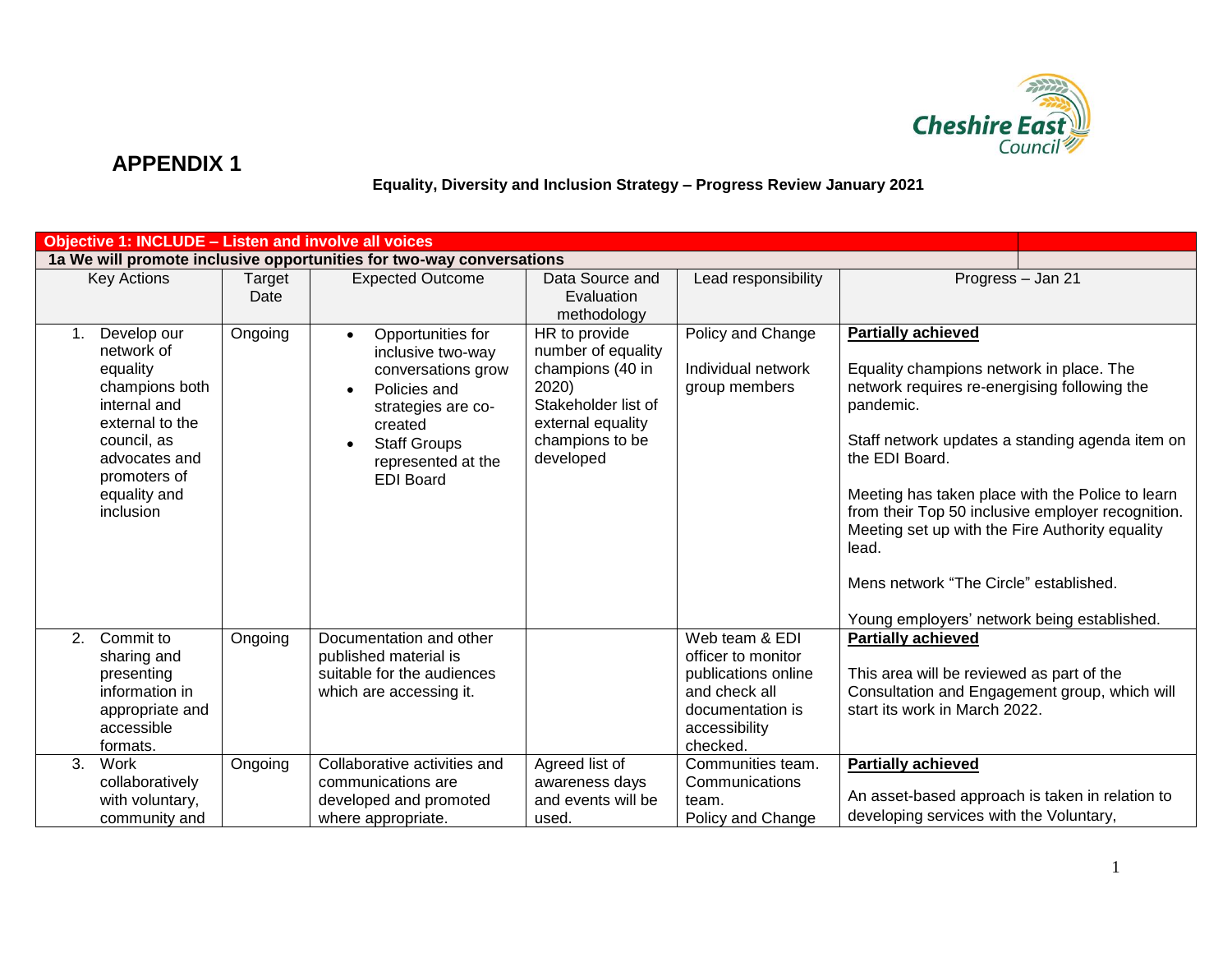

|    | <b>APPENDIX1</b>                                                                                                                                                     |                  |                                                                                                                                                                                                                                                                                       |                                                                                                                                           |                                                            | Cognon 2                                                                                                                                                                                                                                                                                                                                                                                                                                                                                                                                               |
|----|----------------------------------------------------------------------------------------------------------------------------------------------------------------------|------------------|---------------------------------------------------------------------------------------------------------------------------------------------------------------------------------------------------------------------------------------------------------------------------------------|-------------------------------------------------------------------------------------------------------------------------------------------|------------------------------------------------------------|--------------------------------------------------------------------------------------------------------------------------------------------------------------------------------------------------------------------------------------------------------------------------------------------------------------------------------------------------------------------------------------------------------------------------------------------------------------------------------------------------------------------------------------------------------|
|    | faith<br>organisations to<br>share key<br>messages and<br>opportunities for<br>engagement.                                                                           |                  |                                                                                                                                                                                                                                                                                       |                                                                                                                                           | department.                                                | Community, Faith and Social Enterprise<br>(VCFSE) sector. Experts by experience are<br>sought and a suite of resources used to develop<br>services with our communities to empower them<br>to serve themselves.                                                                                                                                                                                                                                                                                                                                        |
|    | 1b We will seek to listen in order to understand                                                                                                                     |                  |                                                                                                                                                                                                                                                                                       |                                                                                                                                           |                                                            |                                                                                                                                                                                                                                                                                                                                                                                                                                                                                                                                                        |
| 1. | Expand our<br>opportunities<br>and methods of<br>engaging with<br>residents,<br>partners and<br>stakeholders to<br>ensure that we<br>are proactive<br>and inclusive. | Ongoing          | To ensure that all residents<br>can engage with the council.<br>To support digital inclusion.<br>To understand barriers<br>preventing effective<br>engagement and working to<br>remove them.                                                                                          | Consultation and<br>Engagement data<br>will be used to<br>evidence an<br>increase in the<br>involvement of<br>underrepresented<br>groups. | <b>Communities Team</b><br>Policy and Change<br>Department | Not yet achieved<br>A cross council Consultation and Engagement<br>group has been established and will work<br>together from March 2022.<br>The Customer Experience and Digital strategies<br>have been launched, which include EDI<br>objectives.<br>A Live Well for Longer strategy is being<br>developed, which has been coproduced with<br>residents. The vision for the strategy is creating<br>an equal partnership between residents and<br>system leaders to ensure all services are<br>designed and delivered in line with resident<br>needs. |
| 2. | Know our<br>audience and<br>communities<br>through robust<br>and up to date<br>stakeholder<br>mapping and<br>management                                              | <b>July 2022</b> | The veteran community will<br>have up to date information<br>on where local support is<br>available<br>-Support mental health<br>-Safe place for veterans<br>-Volunteering opportunities<br>-Bring the community<br>together<br>-Create a charity network<br>-Public awareness around | The Communities<br>team will capture<br>both quantitative<br>and qualitative<br>feedback directly<br>from people<br>attending events.     | Communities team                                           | Not yet achieved<br>Following analysis of a recent CVS study, a need<br>was identified for local services for veterans. The<br>team liaised with veteran charities and are<br>working towards establishing a veterans hub in<br>Cheshire East. Suitable premises have been<br>identified in Crewe. This facility will offer services<br>to the veteran community.<br>We are working with 2 charities to bring the                                                                                                                                      |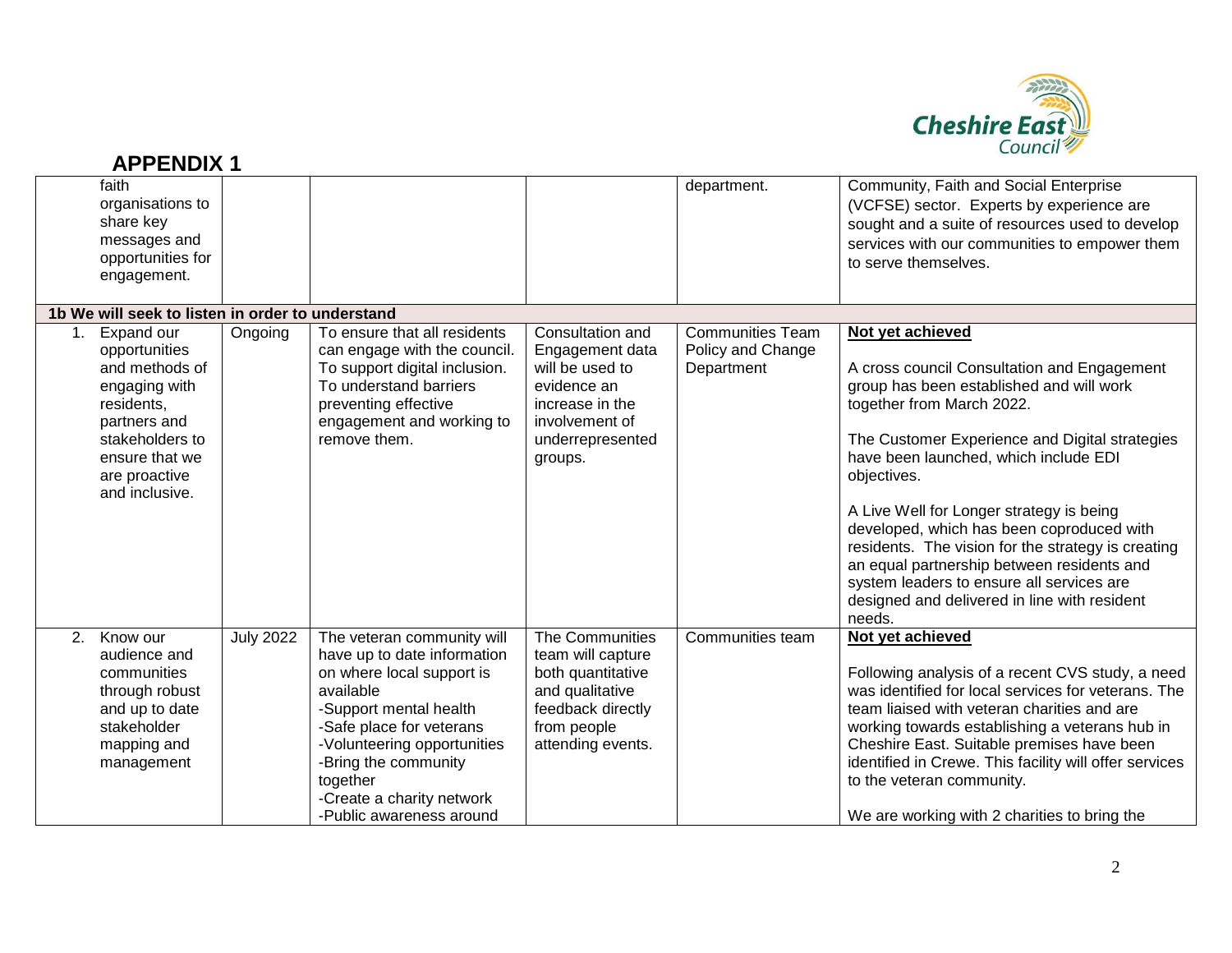

|    |                                                                                                                     |               | our veteran community<br>-Services working together<br>-Family fun days<br>-Veterans into employment<br>-Training opportunities                                                                                                                                                                                                                                                                                                                                                                                                                                        |                   |                                      | community together for 2022-Armed Forces Day<br>at Queens Park in Crewe for a 2-day large event.<br>Help For Heroes and Crewe Military vehicle<br>charity will be working in partnership engaging<br>with the veteran community over this event<br>offering support and entertainment to families.<br>Stakeholder mapping to be completed and<br>maintained for all community groups promoting<br>equality, diversity, and inclusion.                                      |
|----|---------------------------------------------------------------------------------------------------------------------|---------------|------------------------------------------------------------------------------------------------------------------------------------------------------------------------------------------------------------------------------------------------------------------------------------------------------------------------------------------------------------------------------------------------------------------------------------------------------------------------------------------------------------------------------------------------------------------------|-------------------|--------------------------------------|----------------------------------------------------------------------------------------------------------------------------------------------------------------------------------------------------------------------------------------------------------------------------------------------------------------------------------------------------------------------------------------------------------------------------------------------------------------------------|
| 3. | Use and<br>consider<br>information<br>including data<br>and intelligence<br>to inform our<br>thinking and<br>action | June<br>2022. | Develop an EDI scorecard to<br>monitor performance and<br>diversity across services.<br>The scorecard will ensure;<br>The organisation<br>$\bullet$<br>understands the<br>effects of<br>employment policy<br>and practice on its<br>workforce.<br>The organisation<br>has sufficient<br>information about<br>staff to inform robust<br>equality analysis.<br>The workforce<br>profile is updated<br>regularly.<br>Data is looked at<br>organisationally and<br>service by service.<br>It is possible to<br>analyse data by all<br>of the protected<br>characteristics. | Unit 4 ERP system | <b>Business</b><br>Intelligence team | <b>Partially achieved</b><br>An initial staff EDI profile has been developed.<br>Further work needs to be undertaken to gather<br>staff information in relation to age (or DOB to<br>allow calculation), gender reassignment and<br>pregnant (not maternity). These areas are not<br>currently included in HR reporting.<br>Further work requires progressing in relation to<br>understanding our communities and<br>understanding how we may best tackle<br>inequalities. |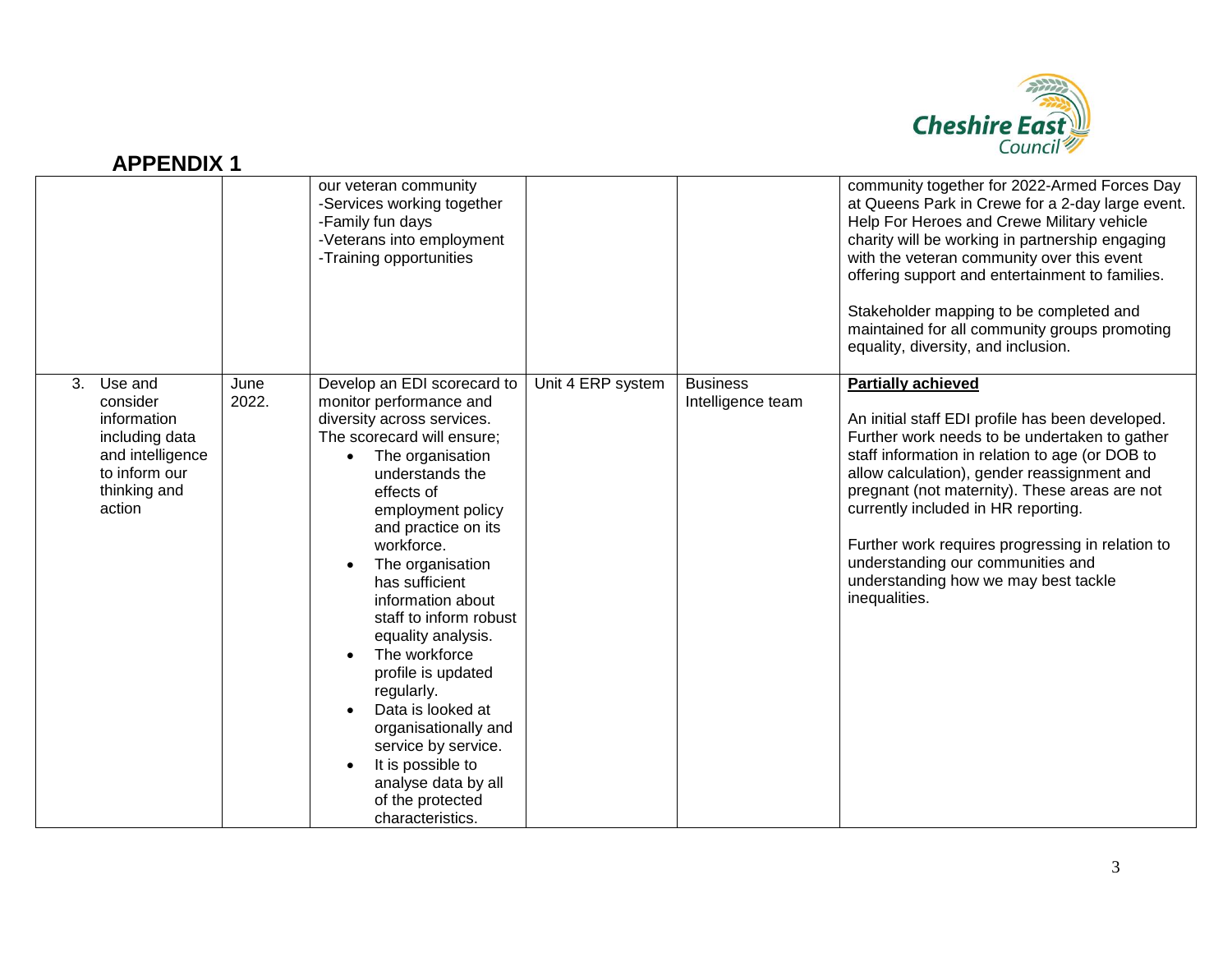

|                                                                                                                                                                           |                                        | The organisation has<br>gathered and published<br>information and data on the<br>profile of its communities<br>and the extent of inequality<br>and disadvantage. Plans are<br>in place to collect, share and<br>use equality information with<br>partners.<br>A comprehensive set of<br>information about local<br>communities/protected<br>characteristics needs and<br>outcomes is regularly<br>updated and published and<br>used to identify priorities for<br>the local area. |                                                                                                         |                                                               |                                                                                                                                                                        |
|---------------------------------------------------------------------------------------------------------------------------------------------------------------------------|----------------------------------------|-----------------------------------------------------------------------------------------------------------------------------------------------------------------------------------------------------------------------------------------------------------------------------------------------------------------------------------------------------------------------------------------------------------------------------------------------------------------------------------|---------------------------------------------------------------------------------------------------------|---------------------------------------------------------------|------------------------------------------------------------------------------------------------------------------------------------------------------------------------|
|                                                                                                                                                                           |                                        | Objective 2: INSPIRE - Celebrate and promote our diversity and the positive opportunity it brings                                                                                                                                                                                                                                                                                                                                                                                 |                                                                                                         |                                                               |                                                                                                                                                                        |
|                                                                                                                                                                           |                                        | 2a. We will promote local events and activities that seek to reduce isolation, raise awareness and encourage participation                                                                                                                                                                                                                                                                                                                                                        |                                                                                                         |                                                               |                                                                                                                                                                        |
| Develop a<br>1.<br>communication<br>and<br>engagement<br>plan to identify<br>key events and<br>activities that<br>the Council will<br>promote and<br>support each<br>year | Annual<br>calendar<br>to be<br>agreed. | Residents and staff receive<br>communications around<br>awareness days and<br>associated activities.<br>Improved understanding and<br>awareness.<br>Diversity and inclusivity<br>promoted in the workplace.                                                                                                                                                                                                                                                                       | Approved version<br>of the Awareness<br>Days list.<br>Events plans co-<br>created for agreed<br>events. | Policy and Change<br>Department.<br><b>Equality Champions</b> | <b>Achieved</b><br>Draft 2022 list produced. List to be shared with<br>Directorate boards, staff networks, champions<br>and communications team to agree a final list. |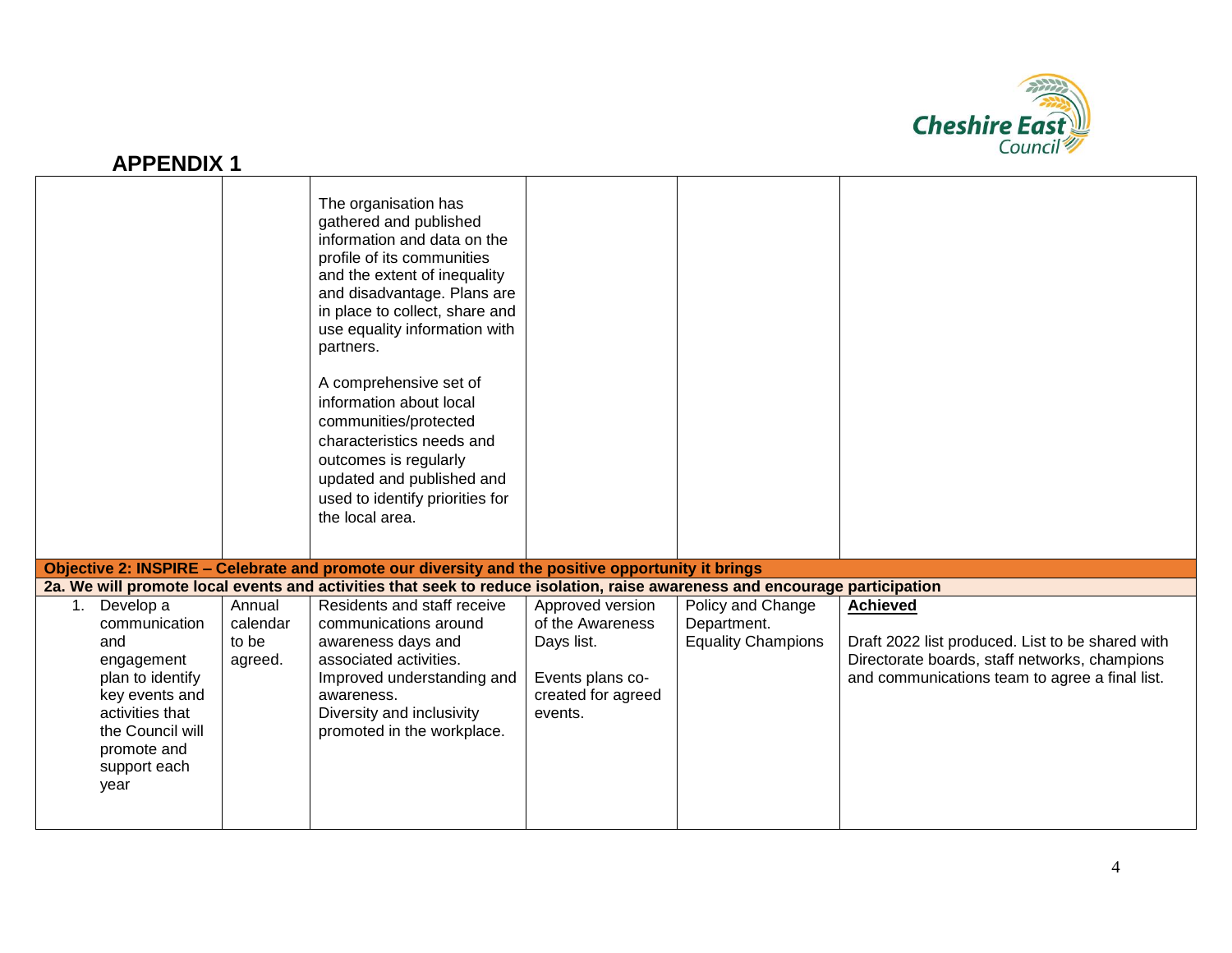

|    | 2. Support and<br>promote<br>community<br>action and<br>cooperation<br>across our<br>partnerships to<br>improve<br>cohesion | Ongoing | There is an increase in the<br>involvement of<br>underrepresented groups.<br>There are a range of<br>innovative approaches to<br>involving communities and<br>arrangements are made to<br>meet specific or individual<br>needs.<br>Vulnerable people/<br>communities are<br>participating including the<br>hardest to reach in the<br>community.<br>There is evidence that<br>mainstream engagement<br>mechanisms are<br>increasingly involving<br>previously under-<br>represented groups.<br>Communities are<br>encouraged or supported to<br>influence or make decisions. | Explore how the<br>Census 2021 data<br>can be used within<br>the council to<br>inform action and<br>design - updated<br>profiles and<br>increased.            | Communities team<br><b>Business</b><br>Intelligence team | Not yet achieved<br>The communities team have established leads,<br>together with work programmes, for a range of<br>"hard to reach" groups.<br>Cheshire East Council will participate in the<br>Cheshire Equality Leads Forum to work<br>effectively with partners. |
|----|-----------------------------------------------------------------------------------------------------------------------------|---------|------------------------------------------------------------------------------------------------------------------------------------------------------------------------------------------------------------------------------------------------------------------------------------------------------------------------------------------------------------------------------------------------------------------------------------------------------------------------------------------------------------------------------------------------------------------------------|---------------------------------------------------------------------------------------------------------------------------------------------------------------|----------------------------------------------------------|----------------------------------------------------------------------------------------------------------------------------------------------------------------------------------------------------------------------------------------------------------------------|
| 3. | Support our<br>staff through<br><b>Peer Networks</b><br>and events                                                          | Ongoing | Continued development of<br>the Peer Networks and their<br>role.<br>Ensure that policies and<br>strategies are co-created<br>with the Peer Networks.                                                                                                                                                                                                                                                                                                                                                                                                                         | Evidence that<br>publications reflect<br>our commitment to<br>equality, diversity<br>and inclusion. To<br>be audited within<br>the annual equality<br>report. | Policy and Change<br>department.                         | Not yet achieved<br>Policy development framework being reviewed<br>and revised arrangements will be implemented<br>during 2022/23.                                                                                                                                   |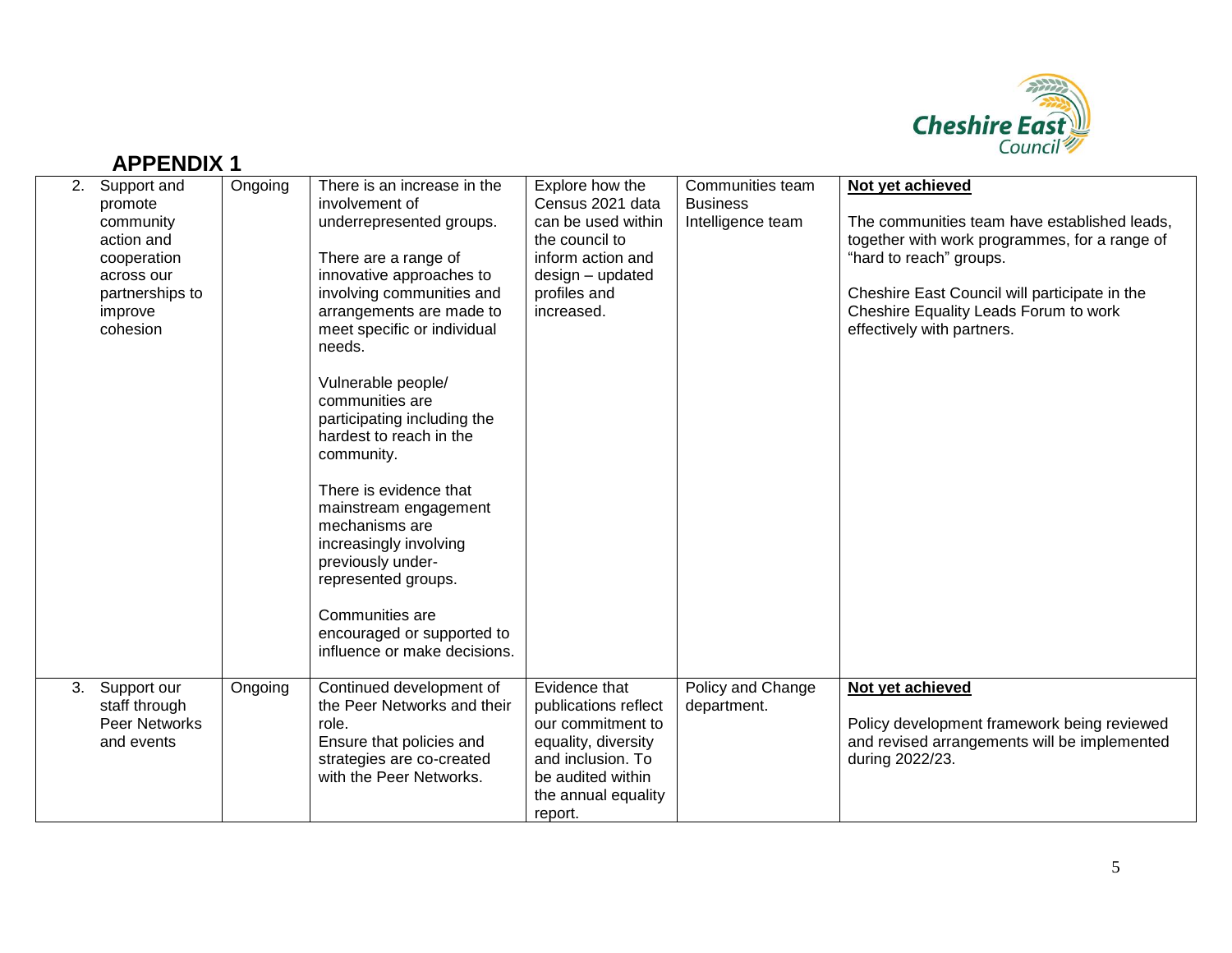

|    |                                                                                                                                 |                                                  | 2b. We will proactively take action to ensure our workforce is diverse and representative of the communities we serve                                                                                                                                                                                                                                                                                                                                                                                                                                                           |                                                        |                                                                                                                                                 |                                                                                                                                                                                                                                                                                                                                                                                                                             |
|----|---------------------------------------------------------------------------------------------------------------------------------|--------------------------------------------------|---------------------------------------------------------------------------------------------------------------------------------------------------------------------------------------------------------------------------------------------------------------------------------------------------------------------------------------------------------------------------------------------------------------------------------------------------------------------------------------------------------------------------------------------------------------------------------|--------------------------------------------------------|-------------------------------------------------------------------------------------------------------------------------------------------------|-----------------------------------------------------------------------------------------------------------------------------------------------------------------------------------------------------------------------------------------------------------------------------------------------------------------------------------------------------------------------------------------------------------------------------|
|    | 1. Apply fair<br>recruitment and<br>selection<br>procedures                                                                     | Ongoing                                          | Ensure that applicants can<br>see their lived experiences<br>amongst others in the<br>workforce                                                                                                                                                                                                                                                                                                                                                                                                                                                                                 | Equality profiles of<br>applicants and new<br>starters | Workforce<br>development<br>Organisational<br>development                                                                                       | <b>Partially achieved</b><br>The Workforce Strategy 2021-2025 was<br>approved in November 2021 and sets out how<br>the Council will develop the workforce to support<br>Corporate Plan priorities. This includes a key<br>priority around "Inclusive Workforce" and actions<br>to ensure that everyone has a voice.                                                                                                         |
| 2. | Make<br>reasonable<br>adjustments to<br>ensure the work<br>environment<br>and culture<br>meets the<br>needs of all our<br>staff | To be in<br>place for<br>any return<br>to office | Register for the Sunflower<br>lanyard recognition scheme:<br>Staff with hidden<br>$\bullet$<br>disabilities will feel<br>more comfortable at<br>work<br>All staff to be aware<br>$\bullet$<br>of what the scheme<br>is and how to help<br>Specialist training<br>for customer facing<br>staff<br>Ensure that all staff have the<br>correct equipment they need<br>to enable them to do their<br>iobs.<br>Improvements have been<br>made to the working<br>environment.<br>Reasonable Adjustments<br>are provided in a timely<br>fashion consistently across<br>the organisation |                                                        | <b>HR</b><br><b>Differently Abled</b><br><b>Network</b><br><b>Equality Officer</b><br>Workforce<br>development<br>Organisational<br>development | <b>Partially achieved</b><br>The EDI Board have approved a pilot scheme to<br>provide sunflower lanyards to those with hidden<br>disabilities. The pilot scheme will be supported<br>by awareness training for all staff, with specialist<br>training for those in customer facing roles.<br>The organisation has a policy for Reasonable<br>Adjustments for staff and Members and<br>managers are trained to implement it. |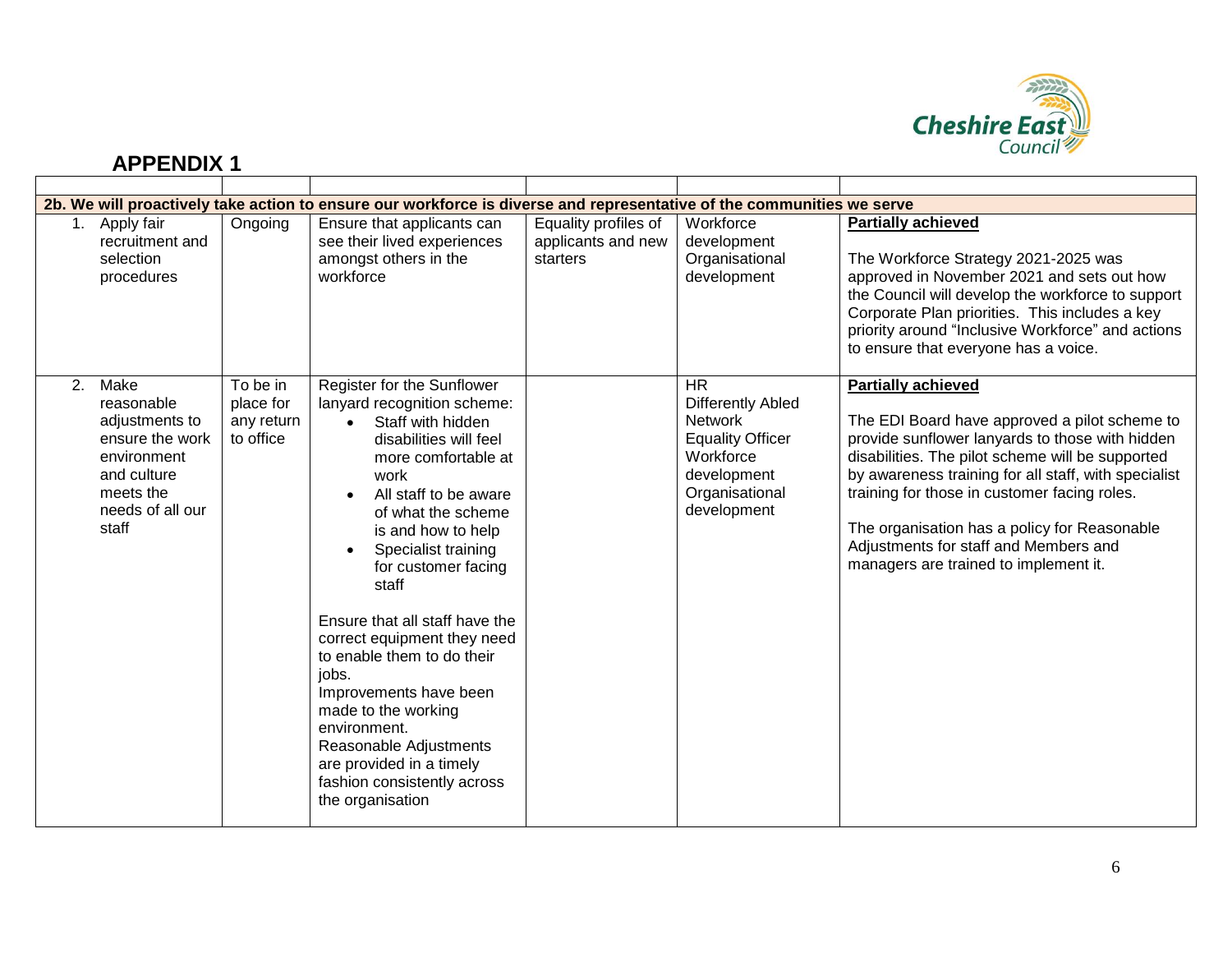

#### Differently abled network to review reasonable adjustments guidance to inform policy development. 3. Monitor and review employment practice and our policies and procedures that support them **Disability** confident applicatio n to be submitted by 30/06/21 Every PDR cycle Achieve Disability Confident Employer (level 1) status by 2023 and Level 2 by 2025 Ensure EDI is built into the PDR process to encourage staff to take responsibility for their EDI knowledge and training. Application via link. | HR Differently Abled **Network Organisational** development **Not yet achieved** The shared HR service across Cheshire East and Cheshire West and Chester has "Disability Confident" status. Cheshire East council is seeking this status in its own right to send a positive message of support for employees and potential employees with disabilities. This action requires some dedicated support to progress. OD wellbeing initiatives are promoted every week in the internal e-newsletter "team voice" with variety of activities, information and links along with a dedicated web pages for all staff to access. OD run the Managers Share and Support sessions and Time to Listen and Chat (TLC) calls twice a week. OD have supported International Men's and International Women's days, incorporating activities into our Wellbeing months. Learning Lounge offers 2 mandatory eLearning modules to support EDI strategy; Equality in the Workplace and Dignity at Work. What's planned: In the new year the upgrade to learning lounge will provide managers with a dashboard, where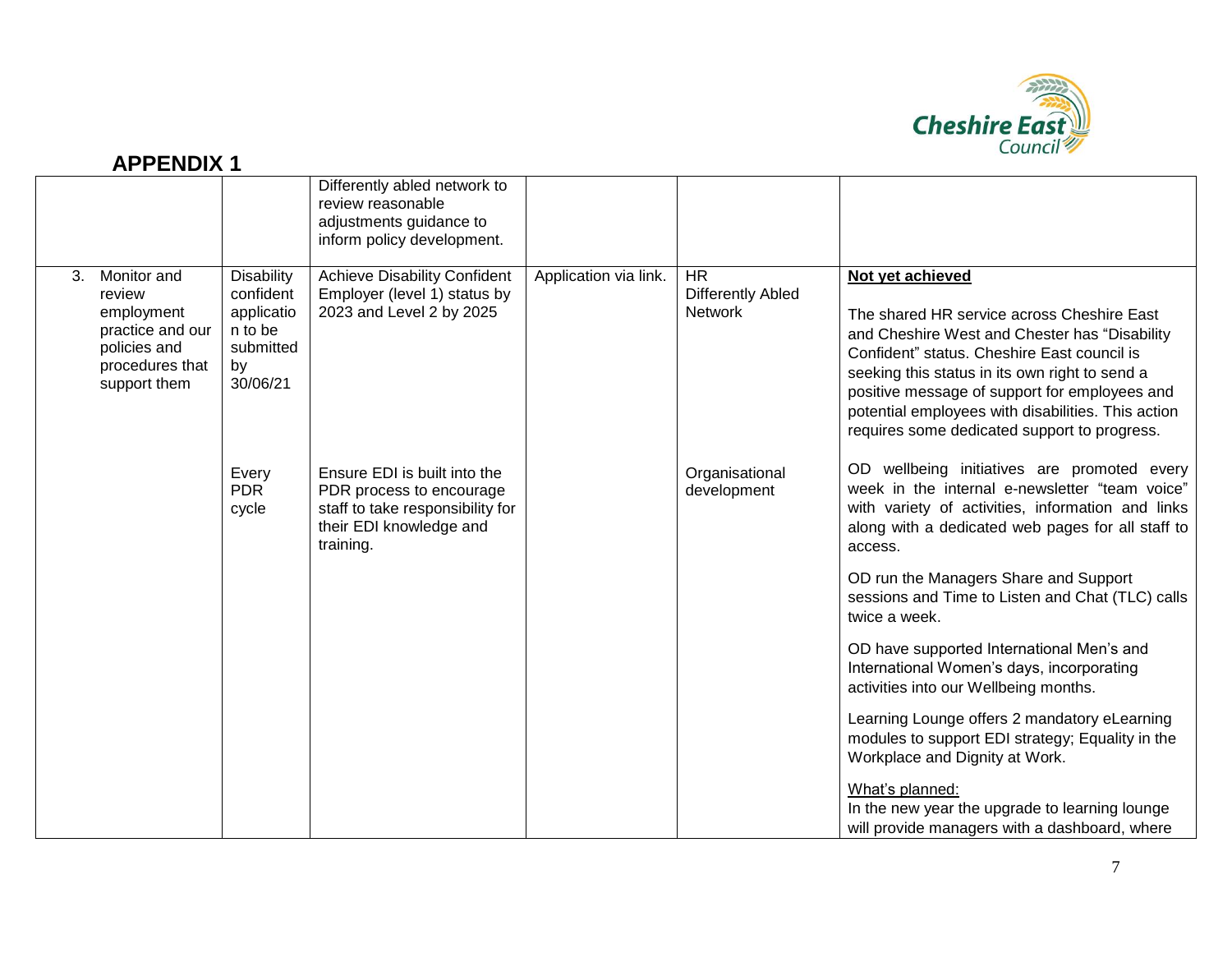

| <b>APPENDIX 1</b> |  |
|-------------------|--|
|-------------------|--|

|                         |                                                                    |         |                                                                           |                    |                                                 | they can see who in their teams have completed<br>training. Managers can then take ownership to<br>encourage staff to complete the mandatory<br>training and set this as an action on their PDR as<br>required. |
|-------------------------|--------------------------------------------------------------------|---------|---------------------------------------------------------------------------|--------------------|-------------------------------------------------|-----------------------------------------------------------------------------------------------------------------------------------------------------------------------------------------------------------------|
|                         |                                                                    |         |                                                                           |                    |                                                 | Managers and staff are to discuss and comment<br>on their wellbeing during the PDR conversation,<br>to ensure support and action planning is<br>embedded.                                                       |
|                         |                                                                    |         |                                                                           |                    |                                                 | The mandatory courses are being reviewed and<br>it is being considered to set these to annually<br>completion, where staff will be sent reminders<br>when they need to re certify.                              |
|                         |                                                                    |         | Objective 3: INTEGRATE - Deliver and promote accessible services for all  |                    |                                                 |                                                                                                                                                                                                                 |
|                         |                                                                    |         |                                                                           |                    |                                                 |                                                                                                                                                                                                                 |
|                         |                                                                    |         |                                                                           |                    |                                                 |                                                                                                                                                                                                                 |
|                         |                                                                    |         |                                                                           |                    |                                                 | 3a. We will ensure that we consider, communicate and consult with all people regardless of their protected characteristics when developing or changing                                                          |
| our services<br>$1_{-}$ | Undertake                                                          | Ongoing | Polices, strategies and                                                   | Increased number   | All staff $-$ with                              | <b>Partially achieved</b>                                                                                                                                                                                       |
|                         | <b>Equality Impact</b><br>Assessments<br>across all<br>development |         | decisions being shaped and<br>informed by equality impact<br>assessments. | of EIAs.           | support from Policy<br>and Change<br>department | EIAs are a standard part of committee reports<br>and accompany all HLBCs which accompany the<br>MTFS.                                                                                                           |
|                         | and change<br>activities<br>including                              |         |                                                                           |                    |                                                 | EIA and associated process will be reviewed<br>during 2022/23.                                                                                                                                                  |
|                         | services we buy                                                    |         |                                                                           |                    |                                                 |                                                                                                                                                                                                                 |
|                         | and commission                                                     |         |                                                                           |                    |                                                 |                                                                                                                                                                                                                 |
| 2.                      | Provide training                                                   | 2022/23 | Create support package for                                                | Training outcomes. | Member EDI                                      | <b>Partially achieved</b>                                                                                                                                                                                       |
|                         | and guidance to<br>ensure equality                                 |         | Members to provide advice<br>and guidance on EDI                          |                    | Champion,<br>supported by                       | Member EDI champion has written to all                                                                                                                                                                          |
|                         | impact                                                             |         | matters to ensure that                                                    |                    | Democratic                                      | Members to encourage them to complete the e-                                                                                                                                                                    |
|                         | assessments                                                        |         | members have a greater                                                    |                    | Services.                                       | learning package.                                                                                                                                                                                               |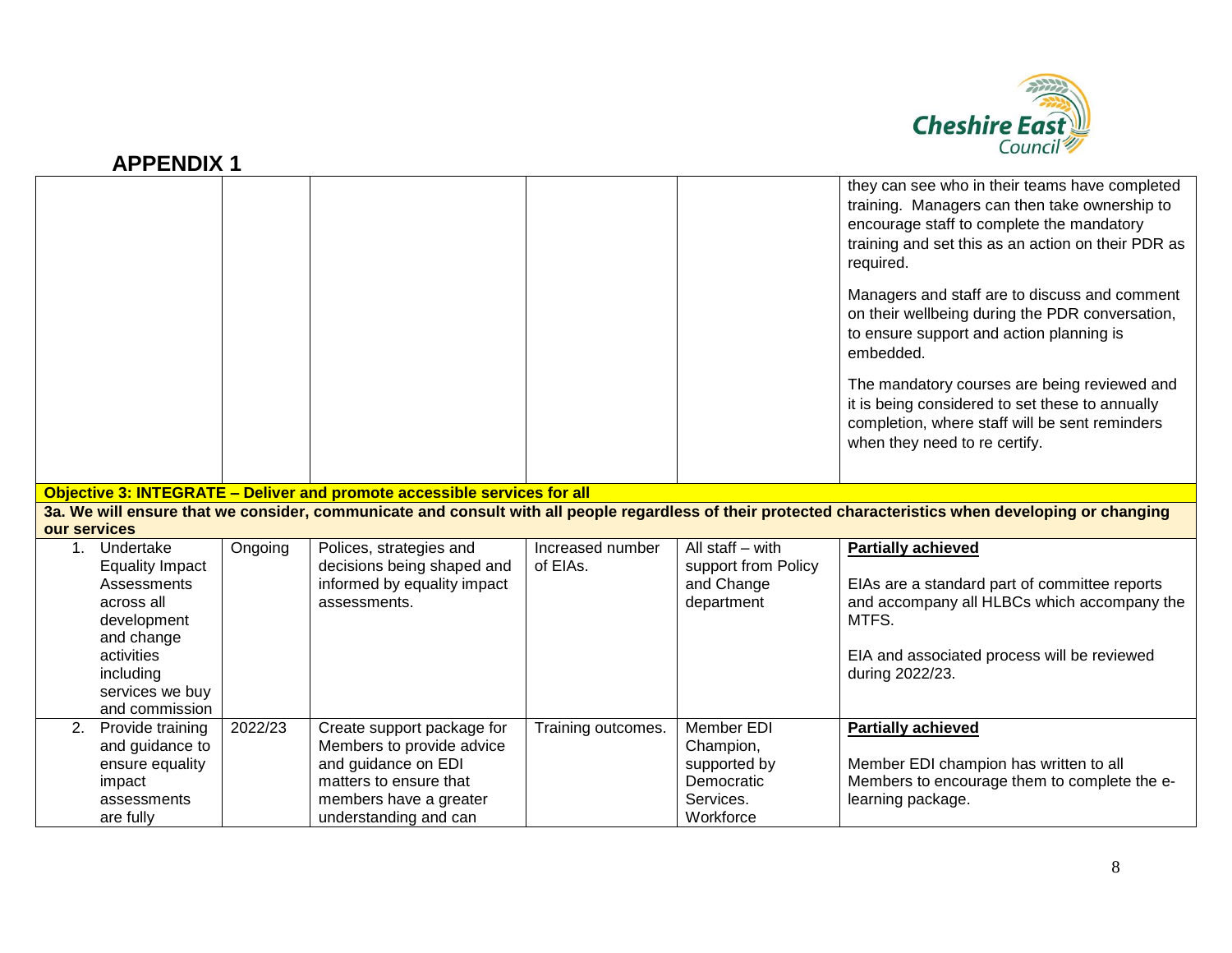

| <b>APPENDIX 1</b>                                                                                                                               |         |                                                                                                                                                                                                                                                                                                                                                                                                                                                                                                                                                                                                                                                                                                                                                              |                                                                |                                    | Cognon 2                                                                                                                      |
|-------------------------------------------------------------------------------------------------------------------------------------------------|---------|--------------------------------------------------------------------------------------------------------------------------------------------------------------------------------------------------------------------------------------------------------------------------------------------------------------------------------------------------------------------------------------------------------------------------------------------------------------------------------------------------------------------------------------------------------------------------------------------------------------------------------------------------------------------------------------------------------------------------------------------------------------|----------------------------------------------------------------|------------------------------------|-------------------------------------------------------------------------------------------------------------------------------|
| understood                                                                                                                                      |         | challenge inequality<br>appropriately.                                                                                                                                                                                                                                                                                                                                                                                                                                                                                                                                                                                                                                                                                                                       |                                                                | Development.<br>Policy and Change. | Additional Member training will be progressed<br>alongside officer training. This will occur following<br>the review of EIAs. |
| Publish all<br>3.<br>equality impact<br>assessments to<br>provide<br>transparency,<br>assurance and<br>information on<br>our decision<br>making | Ongoing | There is senior level<br>commitment to using and<br>understanding equality<br>analysis/ impact assessment<br>to inform planning and<br>decision making.<br>The organisation's<br>assessments are accessible,<br>robust and meaningful.<br>There is evidence that<br>Members routinely take<br>account of equality analysis/<br>impact assessment when<br>making decisions.<br>Decisions around budget<br>cuts and savings have taken<br>account of cumulative<br>impact.<br>The findings,<br>recommendations and<br>conclusions are shared<br>effectively to inform<br>decisions and planning.<br>Mitigating actions are<br>identified where appropriate<br>3b. We will ensure that all services we commission meet their obligations under the Equality Act | Details to be<br>included in Annual<br><b>Equality Report.</b> | Policy and Change<br>department.   | Achieved - ongoing action.<br>Equality Impact Assessments are published on<br>the council's website.                          |
|                                                                                                                                                 |         |                                                                                                                                                                                                                                                                                                                                                                                                                                                                                                                                                                                                                                                                                                                                                              |                                                                |                                    |                                                                                                                               |
| Engage and<br>1.                                                                                                                                | June    | The community and                                                                                                                                                                                                                                                                                                                                                                                                                                                                                                                                                                                                                                                                                                                                            |                                                                | Commissioning                      | <b>Partially achieved</b>                                                                                                     |
| work with our                                                                                                                                   | 2023    | voluntary sector say that                                                                                                                                                                                                                                                                                                                                                                                                                                                                                                                                                                                                                                                                                                                                    |                                                                | Team                               |                                                                                                                               |
| local                                                                                                                                           |         | they are treated as equal                                                                                                                                                                                                                                                                                                                                                                                                                                                                                                                                                                                                                                                                                                                                    |                                                                | <b>TOGETHER</b>                    | Have achieved in People's services:                                                                                           |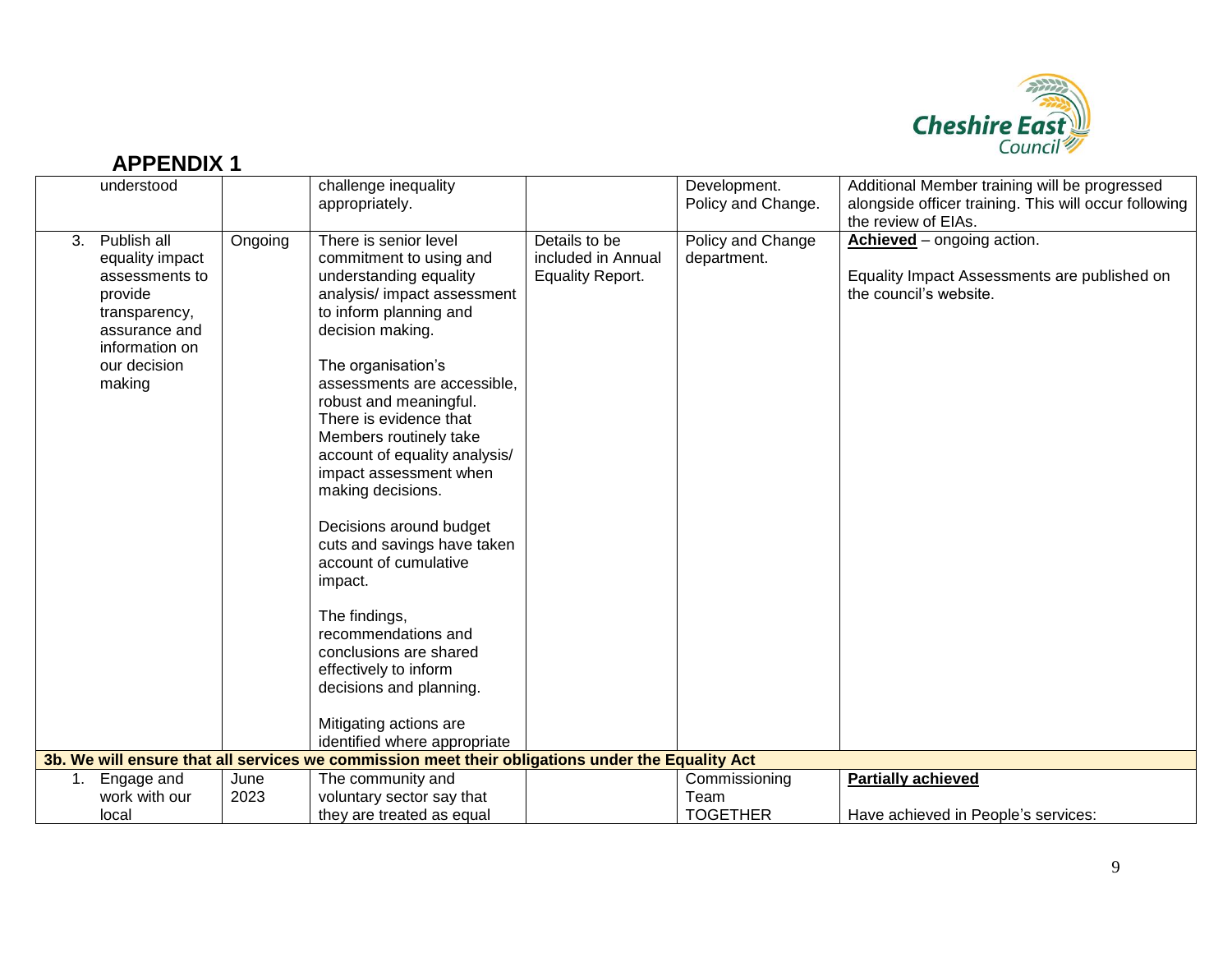

|    | communities to<br>co-produce and<br>co design our<br>local service<br>offer and the<br>design and<br>delivery of<br>major projects<br>such as town<br>centre<br>regeneration<br>schemes and<br>improvements<br>to local<br>neighbourhoods |         | partners by the Council.<br>The organisation achieves<br>considerable social value<br>from Its contracts                                                                                                                                 |                             |             | Commissioning handbook<br>Standard specification<br>Performance Management framework<br>Social Value policy<br>This work now needs to be consistently<br>replicated across the council.                                                                                                                                                                                                                                                                                                                                                                                                                                                                                                                                                                                                                                                                                                                                               |
|----|-------------------------------------------------------------------------------------------------------------------------------------------------------------------------------------------------------------------------------------------|---------|------------------------------------------------------------------------------------------------------------------------------------------------------------------------------------------------------------------------------------------|-----------------------------|-------------|---------------------------------------------------------------------------------------------------------------------------------------------------------------------------------------------------------------------------------------------------------------------------------------------------------------------------------------------------------------------------------------------------------------------------------------------------------------------------------------------------------------------------------------------------------------------------------------------------------------------------------------------------------------------------------------------------------------------------------------------------------------------------------------------------------------------------------------------------------------------------------------------------------------------------------------|
| 2. | Require our<br>suppliers to<br>provide<br>adequate and<br>timely equality<br>monitoring<br>information                                                                                                                                    | Ongoing | Local procurement is<br>positively influencing the<br>local economy<br>There is evidence of<br>providers meeting the<br>organisations equality<br>objectives.<br>Providers understand and<br>can articulate a commitment<br>to equality. | Contract<br>Management data | Procurement | <b>Partially achieved</b><br>Tenders - discretionary exclusion from any<br>tender if found to be in breach of any labour<br>laws. This is backed up with a contractual clause<br>"perform its obligations under the Contract in<br>accordance with all applicable equality Law and<br>the Council's equality and diversity policy as<br>provided to the Supplier from time to time". We<br>did have an example of this last year and we<br>didn't award the contract to the supplier.<br>Annual social value survey<br>"When appraising and selecting<br>potential<br>suppliers, do you have processes in place to<br>check the ethical practice of potential suppliers<br>and their supply chains" - 35% of suppliers who<br>responded confirmed that extensive checks were<br>completed on their suppliers and supply chains<br>New contract management system will include<br>policies to be held centrally. This will replace the |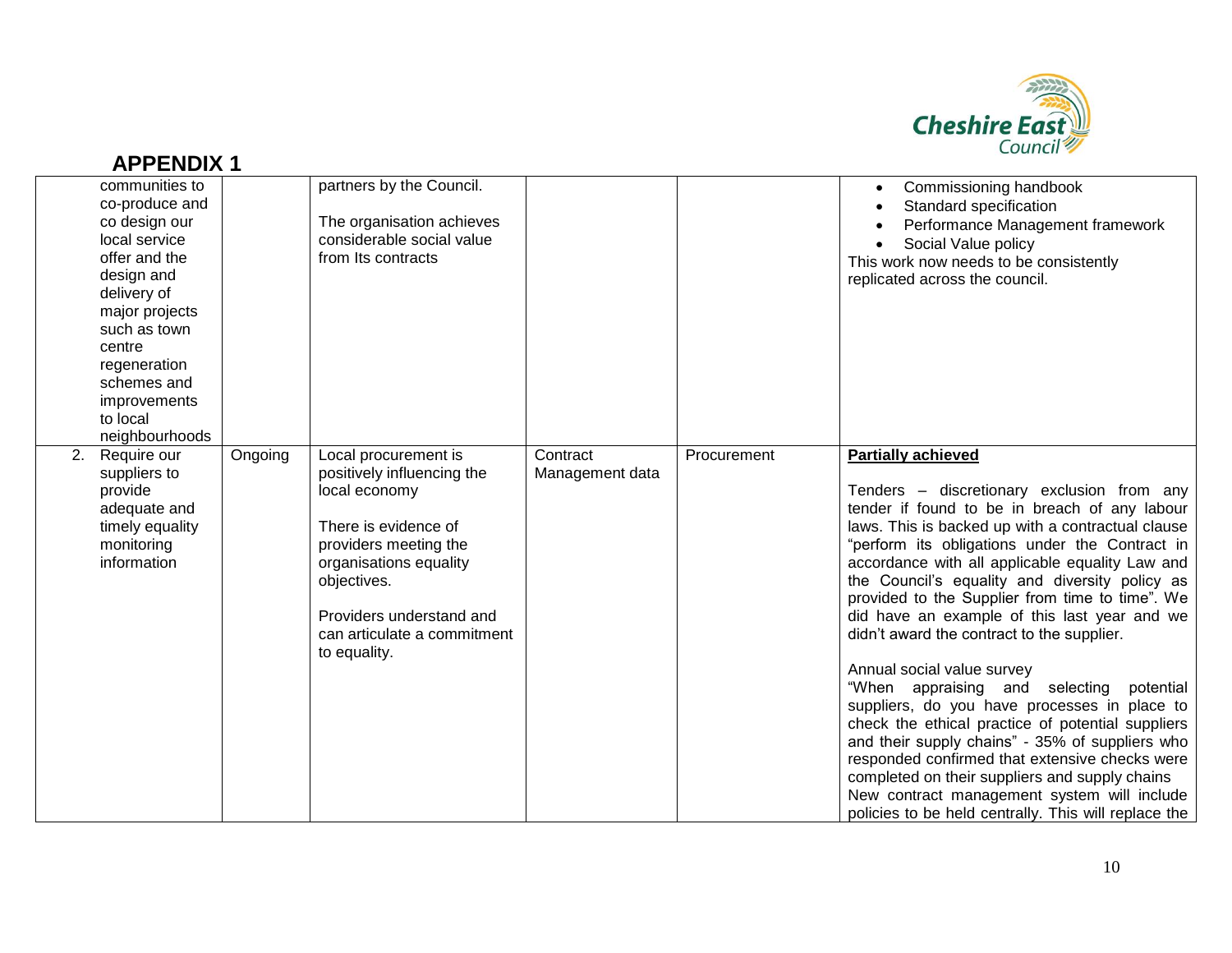

|    |                                                                                                                                                         |                                                                                                                                                                                                                                                                                                                                    |                                                                                                                                            |                                                   | annual social value survey and make social<br>value benefits business as usual and part of<br>contract monitoring.                                                                                                                                                                                                                                                                                                                                                                                                                                                                                                                                                                                                                                                                   |
|----|---------------------------------------------------------------------------------------------------------------------------------------------------------|------------------------------------------------------------------------------------------------------------------------------------------------------------------------------------------------------------------------------------------------------------------------------------------------------------------------------------|--------------------------------------------------------------------------------------------------------------------------------------------|---------------------------------------------------|--------------------------------------------------------------------------------------------------------------------------------------------------------------------------------------------------------------------------------------------------------------------------------------------------------------------------------------------------------------------------------------------------------------------------------------------------------------------------------------------------------------------------------------------------------------------------------------------------------------------------------------------------------------------------------------------------------------------------------------------------------------------------------------|
| 3. | Ensure that any<br>venue we use<br>or event we<br>promote does<br>not discriminate<br>on the basis of<br>an individual's<br>protected<br>characteristic |                                                                                                                                                                                                                                                                                                                                    |                                                                                                                                            |                                                   | Not yet achieved<br>This action requires progressing.                                                                                                                                                                                                                                                                                                                                                                                                                                                                                                                                                                                                                                                                                                                                |
|    |                                                                                                                                                         | Objective 4: INFORM – Empower people to respectfully challenge discriminatory and poor behaviour                                                                                                                                                                                                                                   |                                                                                                                                            |                                                   |                                                                                                                                                                                                                                                                                                                                                                                                                                                                                                                                                                                                                                                                                                                                                                                      |
|    |                                                                                                                                                         | 4a We will take a zero-tolerance approach to discrimination, taking positive and immediate action where possible                                                                                                                                                                                                                   |                                                                                                                                            |                                                   |                                                                                                                                                                                                                                                                                                                                                                                                                                                                                                                                                                                                                                                                                                                                                                                      |
|    | Continue to<br>reinforce and<br>promote the<br>Council's values<br>and behaviours<br>to promote a<br>positive and<br>inclusive<br>workplace<br>culture. | Improved quality and<br>availability of EDI training for<br>Learning Lounge.<br>Ensure all protected<br>characteristics are<br>adequately covered by<br>training available.<br>All staff to take responsibility<br>for their own learning to<br>develop awareness and<br>understanding of different<br>peoples' lived experiences. | Reports on uptake<br>to be produced and<br>inform annual<br>report.<br>Increase number of<br><b>EDI</b> related training<br>opportunities. | <b>Staff Networks</b><br>Workforce<br>development | <b>Partially achieved</b><br>What's been achieved:<br>Several courses on learning lounge provide<br>training on the protected characteristics: Equality<br>in the workplace and Equality Act 2010.<br>Basic Autism Awareness course, Accessible<br>Information, is available for staff to complete.<br>Learning Lounge offers a good selection of e-<br>learning and delivered courses around equality,<br>diversity, inclusion and raising their own<br>awareness; Acceptable Behaviour and Language<br>Including Unconscious Bias (8 sessions<br>delivered to 120 people), Helping Disabled<br>Customers (155 completed since April 19),<br>Supporting Carers in the Workplace (48<br>completed since April 19), Time to Change,<br>Equality & Diversity, Mental Health Awareness, |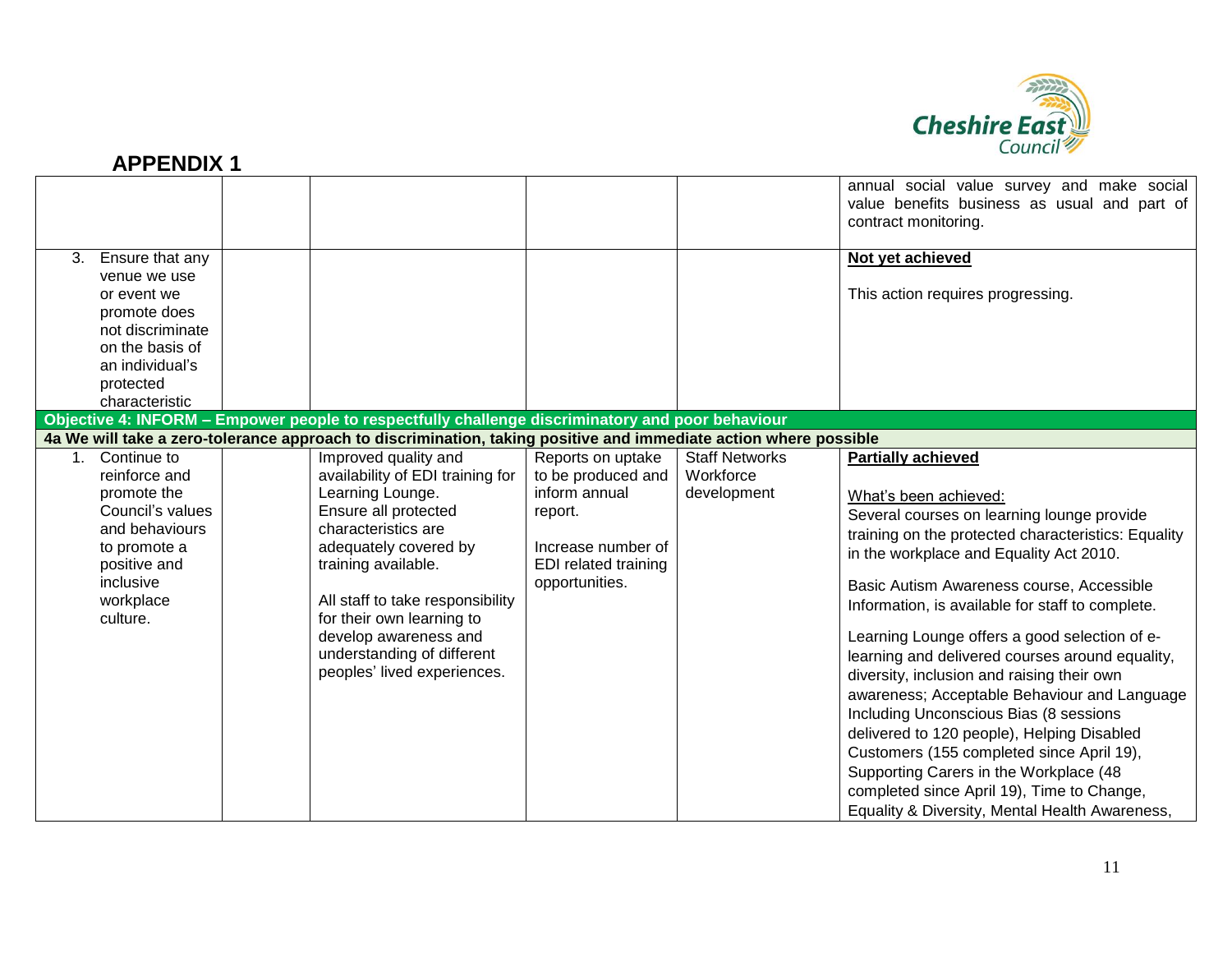

| л і Евріл і                                                                                                                                                                           |         |                                                                                                                                                                                                                                                                                                                                                                          |                                             |           |                                                                                                                                                                                                                                                                                                                                                                                                                                                                                                                                                                                                                                                                                                             |
|---------------------------------------------------------------------------------------------------------------------------------------------------------------------------------------|---------|--------------------------------------------------------------------------------------------------------------------------------------------------------------------------------------------------------------------------------------------------------------------------------------------------------------------------------------------------------------------------|---------------------------------------------|-----------|-------------------------------------------------------------------------------------------------------------------------------------------------------------------------------------------------------------------------------------------------------------------------------------------------------------------------------------------------------------------------------------------------------------------------------------------------------------------------------------------------------------------------------------------------------------------------------------------------------------------------------------------------------------------------------------------------------------|
|                                                                                                                                                                                       |         |                                                                                                                                                                                                                                                                                                                                                                          |                                             |           | HIV Awareness, Introduction to Bipolar,<br>Customer Service and Pre retirement training.<br>All courses are promoted to staff with many<br>courses fully booked and staff waitlisted, which<br>shows a real commitment to developing their<br>knowledge and understanding.<br>What's planned:<br>Cultural competency e learning module is in<br>development.<br>In early 2022 staff will be able to create their own<br>learning plan on learning lounge and use this to<br>support the PDR conversations.<br>In Jan 22 a conversation to set out the E&D<br>training plan for 2022-2024 will be discussed, so<br>its likely further courses will be commission or<br>developed to support the focus areas. |
| Provide access<br>2.<br>to clear and<br>robust HR<br>policies and<br>procedures to<br>support officers<br>and managers<br>when<br>challenging<br>poor or<br>unacceptable<br>behaviour | Ongoing | Policies to be reviewed<br>regularly to ensure that they<br>are up to date. Reviews to<br>be conducted in<br>collaboration with staff<br>networks where relevant.<br>Senior leaders in the<br>organisation have stated<br>their commitment to a<br>diverse workforce and have<br>made clear what is expected<br>from staff when delivering<br>services to the community. | Training provided<br>via Learning<br>Lounge | <b>HR</b> | <b>Achieved</b><br>Agile and flexible working policy updated.                                                                                                                                                                                                                                                                                                                                                                                                                                                                                                                                                                                                                                               |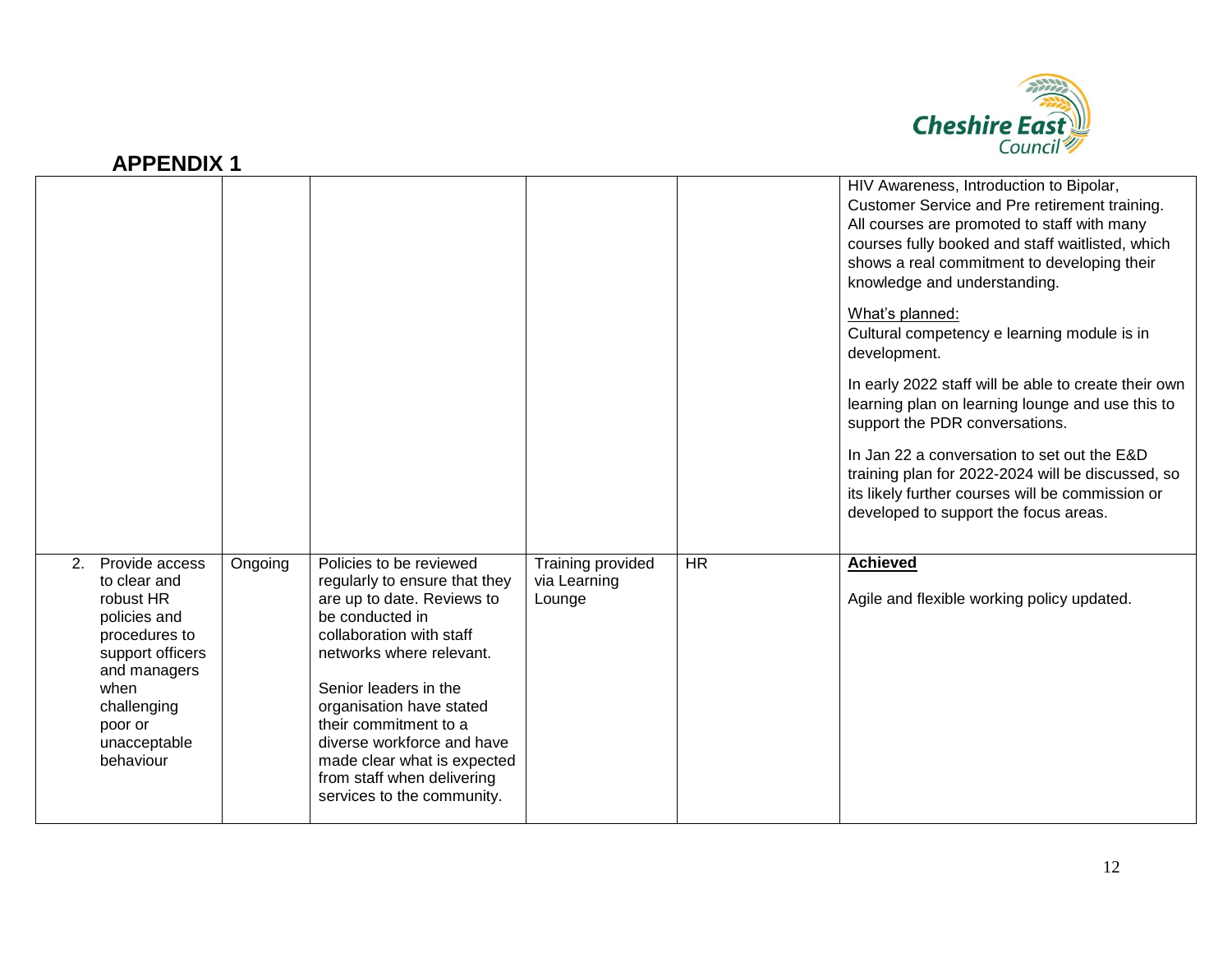

| 4b. We will work in partnership to keep people safe and connected |                                                                                                                                                                                        |                                                                          |                                                                                                                                                                                                                                                                                                                            |                                                                         |                  |                                                                                                                                                                                                                                                                                                                                                                                                                                                                                                                                                                                                                                                                                                                                                                                                                                                                                                                            |  |
|-------------------------------------------------------------------|----------------------------------------------------------------------------------------------------------------------------------------------------------------------------------------|--------------------------------------------------------------------------|----------------------------------------------------------------------------------------------------------------------------------------------------------------------------------------------------------------------------------------------------------------------------------------------------------------------------|-------------------------------------------------------------------------|------------------|----------------------------------------------------------------------------------------------------------------------------------------------------------------------------------------------------------------------------------------------------------------------------------------------------------------------------------------------------------------------------------------------------------------------------------------------------------------------------------------------------------------------------------------------------------------------------------------------------------------------------------------------------------------------------------------------------------------------------------------------------------------------------------------------------------------------------------------------------------------------------------------------------------------------------|--|
|                                                                   | 1. Contribute and<br>collaborate with<br>partners and<br>stakeholders to<br>tackle hate<br>crime and<br>promote hate<br>crime reporting                                                | Ongoing                                                                  | To support the aim for no<br>criminal offences to be<br>committed against a person<br>or property that is motivated<br>by an offender's hatred of<br>someone because of their:<br>race, colour, ethnicity,<br>nationality, ethnic origins,<br>religion, gender or gender<br>identity, sexual orientation or<br>disability. | <b>Hate Crimes</b><br>reported through<br>the "True Vision"<br>website. | Communities team | <b>Achieved – ongoing action</b>                                                                                                                                                                                                                                                                                                                                                                                                                                                                                                                                                                                                                                                                                                                                                                                                                                                                                           |  |
| 2.                                                                | Take targeted<br>action to<br>educate, inform<br>and challenge<br>the stereotypes<br>faced by our<br>marginalised<br>communities<br>(e.g., migrants,<br>Gypsy, Roma<br>and Travellers) | By 2024<br><b>GRT</b><br>Group to<br>be<br>launched<br>in March<br>2022. | The wider community will<br>benefit from the knowledge<br>from this group and the<br>positive relationship with<br>the council.<br>To provide sustainable jobs<br>and enhance skills within<br>individuals whilst supporting<br>our hard-to-reach<br>communities.                                                          | Evaluation of<br>actions to be<br>considered.                           | Communities team | <b>Partially achieved</b><br>It is recognised that education is vital in tackling<br>discrimination, so we have partnered with a<br>number of schools across the borough to hold<br>workshops aimed at all ages.<br>The Communities team are working with<br>community partners to identify and upskill<br>residents (many of whom from a BAME / migrant<br>community) to facilitate the workshops and<br>provide a unique perspective.<br>A meeting has been set up with the GRT<br>community to establish their aims and support<br>with using external sources to support the setup<br>of a constituted group. A launch date is due in<br>March 2022 for the new GRT group.<br>In August 2021 we supported the Afghan<br>wraparound support in a nearby hotel where we<br>welcomed 23 families. 5 families were rehomed<br>into Cheshire East houses, from this we<br>identified an individual who suited a position we |  |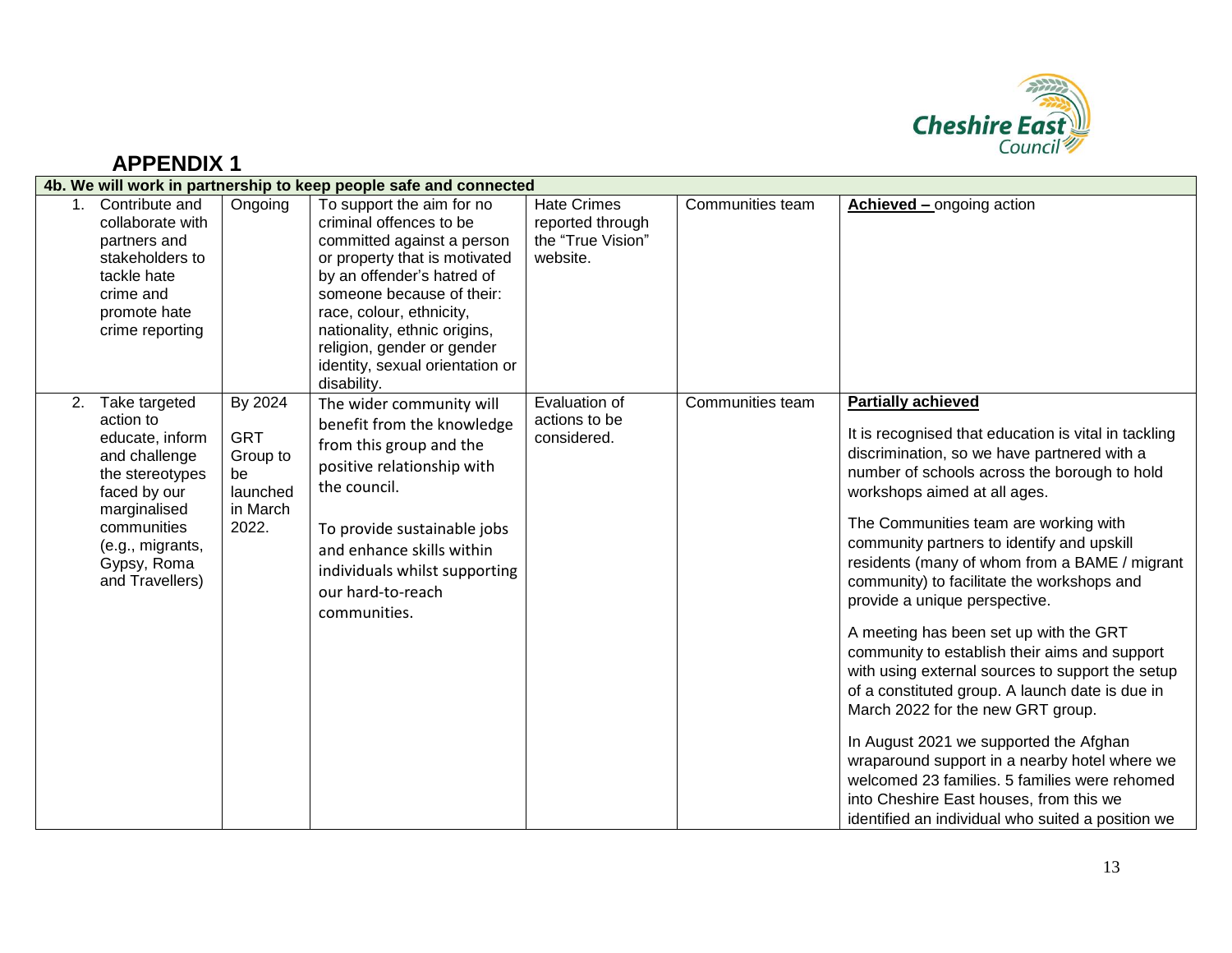

|                |                                                                                                                                                                      |          |                                                                                                                    |                                                            |                                      | had advertised working within the communities<br>team. This person is now employed by the<br>Council as a translator working with at the hotel<br>supporting the Afghan project.                                                                                                                                                                                                                                                                                                                                                                                        |
|----------------|----------------------------------------------------------------------------------------------------------------------------------------------------------------------|----------|--------------------------------------------------------------------------------------------------------------------|------------------------------------------------------------|--------------------------------------|-------------------------------------------------------------------------------------------------------------------------------------------------------------------------------------------------------------------------------------------------------------------------------------------------------------------------------------------------------------------------------------------------------------------------------------------------------------------------------------------------------------------------------------------------------------------------|
| 3.             | Promote and<br>signpost to<br>networks that<br>provide advice<br>and support to<br>anyone<br>impacted or<br>experiencing<br>discriminatory<br>behaviour or<br>action | Ongoing  | Services are co-produced<br>with service users wherever<br>possible and service users<br>can influence changes     | Promotion through<br>digital and non-<br>digital channels. | Communities team<br><b>EDI Board</b> | Achieved - ongoing<br>We have a network of Connected Community<br>Centres across the borough which provide a<br>place for local people to connect and gather<br>information. Surrounding the Connected<br>Community Centres is an infrastructure of<br>partnership agencies who convene on a regular<br>basis and use local intelligence to identify gaps in<br>service and work in collaboration to meet need<br>identified. The Neighbourhood Partnerships are<br>an essential communications channel to<br>disseminate information to the heart of the<br>community. |
|                |                                                                                                                                                                      |          | <b>Objective 5: IMPACT - Support and deliver meaningful change</b>                                                 |                                                            |                                      |                                                                                                                                                                                                                                                                                                                                                                                                                                                                                                                                                                         |
|                |                                                                                                                                                                      |          | 5a. We will be open and transparent in publishing the progress of our Equality, Diversity and Inclusion objectives |                                                            |                                      |                                                                                                                                                                                                                                                                                                                                                                                                                                                                                                                                                                         |
| 1 <sub>1</sub> | Publish an<br>annual report on<br>Equality,<br>Diversity and<br>Inclusion at<br><b>Cheshire East</b><br>in the public<br>domain                                      | Annually | To have an oversight of<br>Council performance in<br>relation to equality, diversity<br>and inclusion.             | All EDI data                                               | Policy and Change<br>department.     | Not yet achieved<br>To be completed by June 2022.                                                                                                                                                                                                                                                                                                                                                                                                                                                                                                                       |
| 2 <sub>1</sub> | Publish the<br>Gender Pay<br>Gap report in<br>the public<br>domain                                                                                                   | Annually | There is evidence that the<br>organisation is actively<br>working on reducing its<br>Gender Pay Gap.               |                                                            |                                      | <b>Partially achieved</b><br>2020/21 report published.<br>Report in relation to 2021/22 will be presented to                                                                                                                                                                                                                                                                                                                                                                                                                                                            |